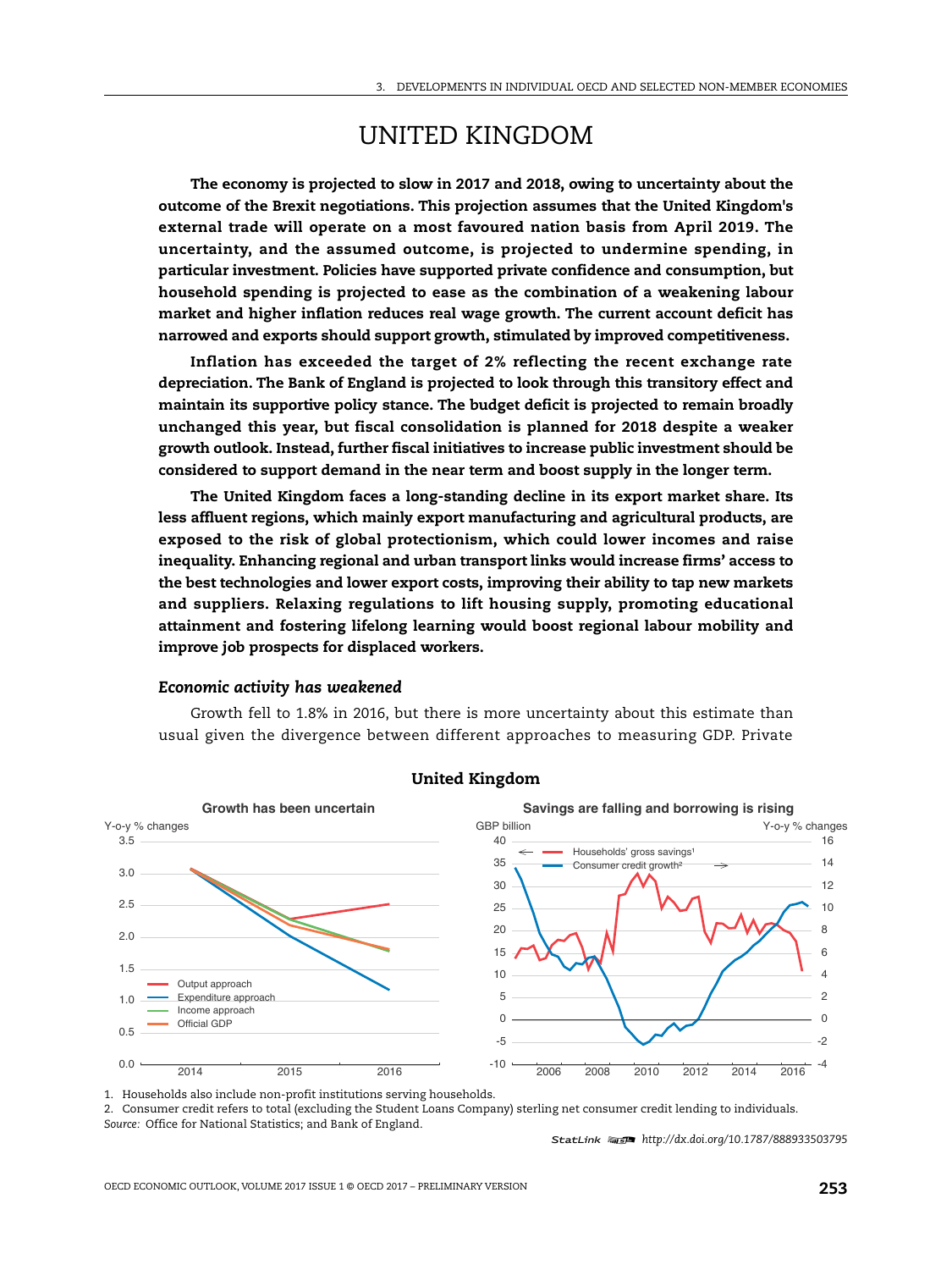# United Kingdom: **Employment, income and inflation**

|                                                       | 2014   | 2015 | 2016 | 2017 | 2018   |
|-------------------------------------------------------|--------|------|------|------|--------|
| Employment                                            | 2.4    | 1.7  | 1.4  | 0.7  | $-0.2$ |
| Unemployment rate <sup>1</sup>                        | 6.2    | 5.4  | 4.9  | 4.8  | 5.3    |
| Compensation per employee <sup>2</sup>                | 0.7    | 1.2  | 2.8  | 2.5  | 1.5    |
| Unit labour cost                                      | $-0.7$ | 1.0  | 1.9  | 2.0  | 1.5    |
| Household disposable income                           | 2.9    | 4.1  | 2.8  | 3.0  | 2.5    |
| GDP deflator                                          | 1.6    | 0.6  | 1.7  | 2.2  | 1.9    |
| Harmonised index of consumer prices <sup>3</sup>      | 1.5    | 0.1  | 0.6  | 2.8  | 2.7    |
| Core harmonised index of consumer prices <sup>4</sup> | 1.6    | 1.1  | 1.2  | 2.3  | 2.7    |
| Private consumption deflator                          | 1.7    | 0.3  | 1.1  | 2.6  | 2.6    |

#### *Percentage changes*

1. As a percentage of labour force.

2. In the total economy.

3. The HICP is known as the Consumer Price Index in the United Kingdom.

4. Harmonised index of consumer prices excluding food, energy, alcohol and tobacco.

*Source:* OECD Economic Outlook 101 database.

1 2 *http://dx.doi.org/10.1787/888933505467*

consumption has been the main driver of growth, supported by robust increases in total hours worked, improvements in real wage growth until recently, and increases in the minimum wage. Households have also reduced their gross savings and borrowed to sustain consumption, resulting in a significant reduction of the saving ratio. However, retail sales have been volatile more recently and banks expect to tighten the availability of consumer credit. Higher uncertainty is undermining businesses investment, although corporate risk appetite has bounced back somewhat from a low level.

Despite the depreciation of the exchange rate, exports have been volatile and export market shares have not risen. Yet, both the sterling value of foreign assets held by UK



# **United Kingdom**

2. Data refer to goods and services in volumes.

3. Ratio between export volumes and the country's export market.

*Source:* Office for National Statistics; Thomson Reuters; and OECD Economic Outlook 101 database.

1 2 *http://dx.doi.org/10.1787/888933503776*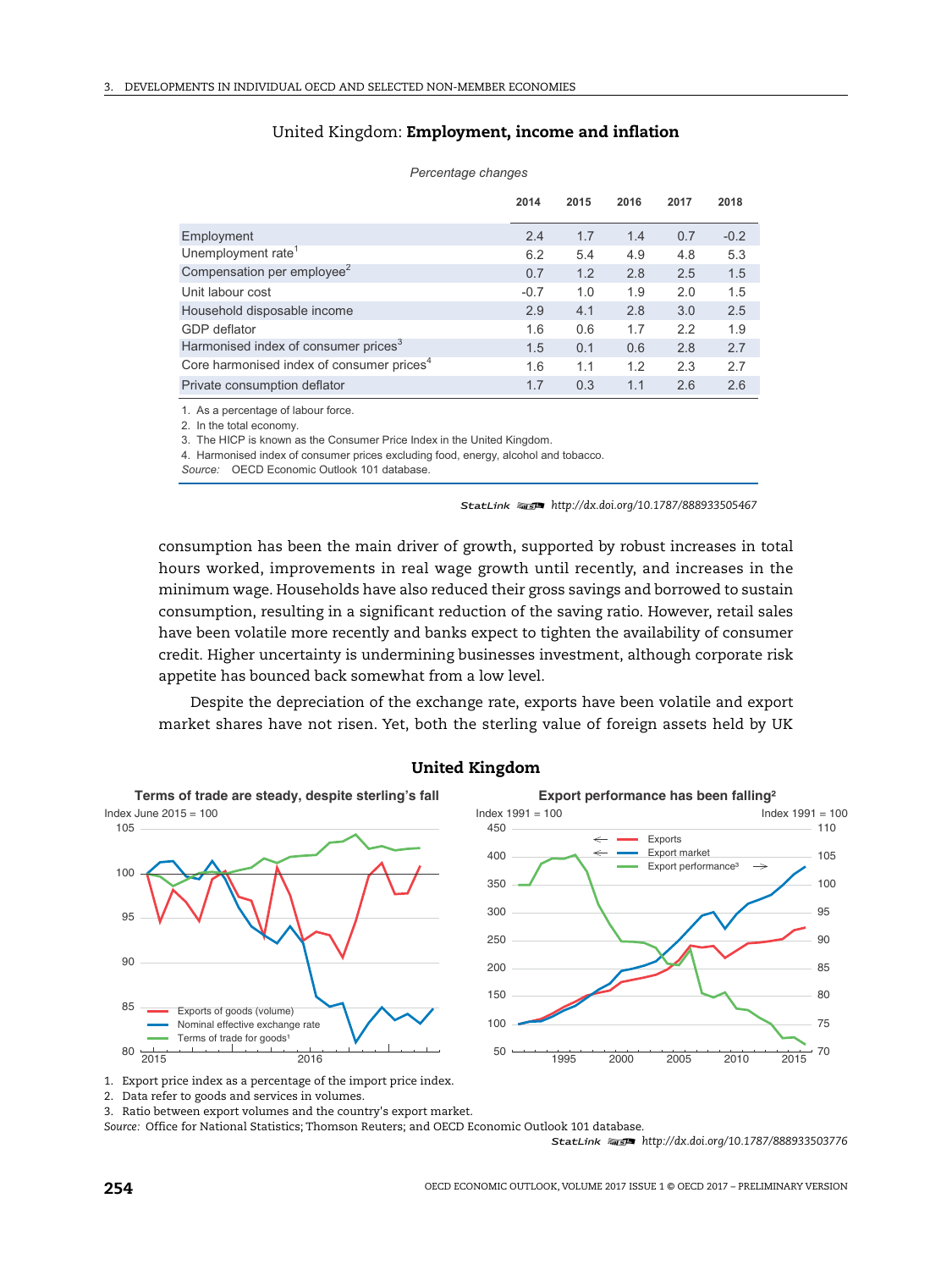|                                                             | 2014   | 2015   | 2016   | 2017   | 2018   |
|-------------------------------------------------------------|--------|--------|--------|--------|--------|
| Household saving ratio, gross'                              | 6.8    | 6.5    | 5.2    | 3.1    | 2.2    |
| General government financial balance <sup>2</sup>           | $-5.6$ | $-4.3$ | $-3.3$ | $-3.1$ | $-2.4$ |
| General government gross debt <sup>2</sup>                  | 113.4  | 112.7  | 123.2  | 122.9  | 122.6  |
| General government debt, Maastricht definition <sup>2</sup> | 88.1   | 89.0   | 89.3   | 88.7   | 88.1   |
| Current account balance <sup>2</sup>                        | $-4.7$ | $-4.3$ | $-4.4$ | $-3.9$ | $-3.8$ |
| Short-term interest rate <sup>3</sup>                       | 0.5    | 0.6    | 0.5    | 0.3    | 0.3    |
| Long-term interest rate <sup>4</sup>                        | 2.6    | 1.9    | 1.3    | 1.0    | 0.8    |

# United Kingdom: **Financial indicators**

1. As a percentage of disposable income (gross saving).

2. As a percentage of GDP.

3. 3-month interbank rate.

4. 10-year government bonds.

*Source:* OECD Economic Outlook 101 database.

1 2 *http://dx.doi.org/10.1787/888933505486*

investors and the value of earnings derived from these assets have increased. As a result, the net international investment position has moved into a surplus and the current account deficit has narrowed.

The labour market has remained tight, with the unemployment rate edging down to 4.6% and hours worked per employee rising, but vibrant employment growth has slowed somewhat. Nominal wage growth has been easing, despite low unemployment and high job vacancies. The minimum wage was increased further in April 2017, by around 4% for

### United Kingdom: **Demand and output**

|                                             |                                                                |        | 2018   | Fourth quarter |        |        |
|---------------------------------------------|----------------------------------------------------------------|--------|--------|----------------|--------|--------|
|                                             |                                                                |        |        | 2016           | 2017   | 2018   |
| <b>Current prices</b><br><b>GBP</b> billion | Percentage changes from previous year,<br>volume (2013 prices) |        |        |                |        |        |
| 1872.7                                      | 1.8                                                            | 1.6    | 1.0    | 1.9            | 1.1    | 0.9    |
| 1 2 1 4 . 7                                 | 2.8                                                            | 2.0    | 1.1    | 2.9            | 1.4    | 1.0    |
| 362.8                                       | 0.8                                                            | 1.4    | 1.1    | 0.4            | 2.1    | 0.7    |
| 317.1                                       | 0.5                                                            | 1.2    | $-1.8$ | 1.0            | 0.2    | $-2.0$ |
| 49.3                                        | 2.6                                                            | 3.8    | 1.2    | 7.2            | 1.0    | 1.4    |
| 87.6                                        | 3.7                                                            | 3.4    | $-1.1$ | 1.5            | 2.6    | $-1.5$ |
| 180.2                                       | $-1.5$                                                         | $-0.6$ | $-3.0$ | $-0.9$         | $-1.2$ | $-3.3$ |
| 1894.6                                      | 2.0                                                            | 1.8    | 0.7    | 2.1            | 1.4    | 0.4    |
| 7.9                                         | $-0.5$                                                         | 0.3    | 0.0    |                |        |        |
| 1 902.5                                     | 1.5                                                            | 2.1    | 0.6    | 1.6            | 2.4    | 0.4    |
| 517.4                                       | 1.8                                                            | 1.9    | 2.6    | 0.6            | 0.1    | 2.8    |
| 547.2                                       | 2.8                                                            | 3.8    | 1.3    | 2.0            | 3.9    | 1.2    |
| $-29.8$                                     | $-0.3$                                                         | $-0.6$ | 0.4    |                |        |        |
|                                             | 2015                                                           | 2016   | 2017   |                |        |        |

*Note:*  Detailed quarterly projections are reported for the major seven countries, the euro area and the total OECD in the Statistical Annex.

1. Including nationalised industries and public corporations.

2. Contributions to changes in real GDP, actual amount in the first column.

*Source:* OECD Economic Outlook 101 database.

1 2 *http://dx.doi.org/10.1787/888933505505*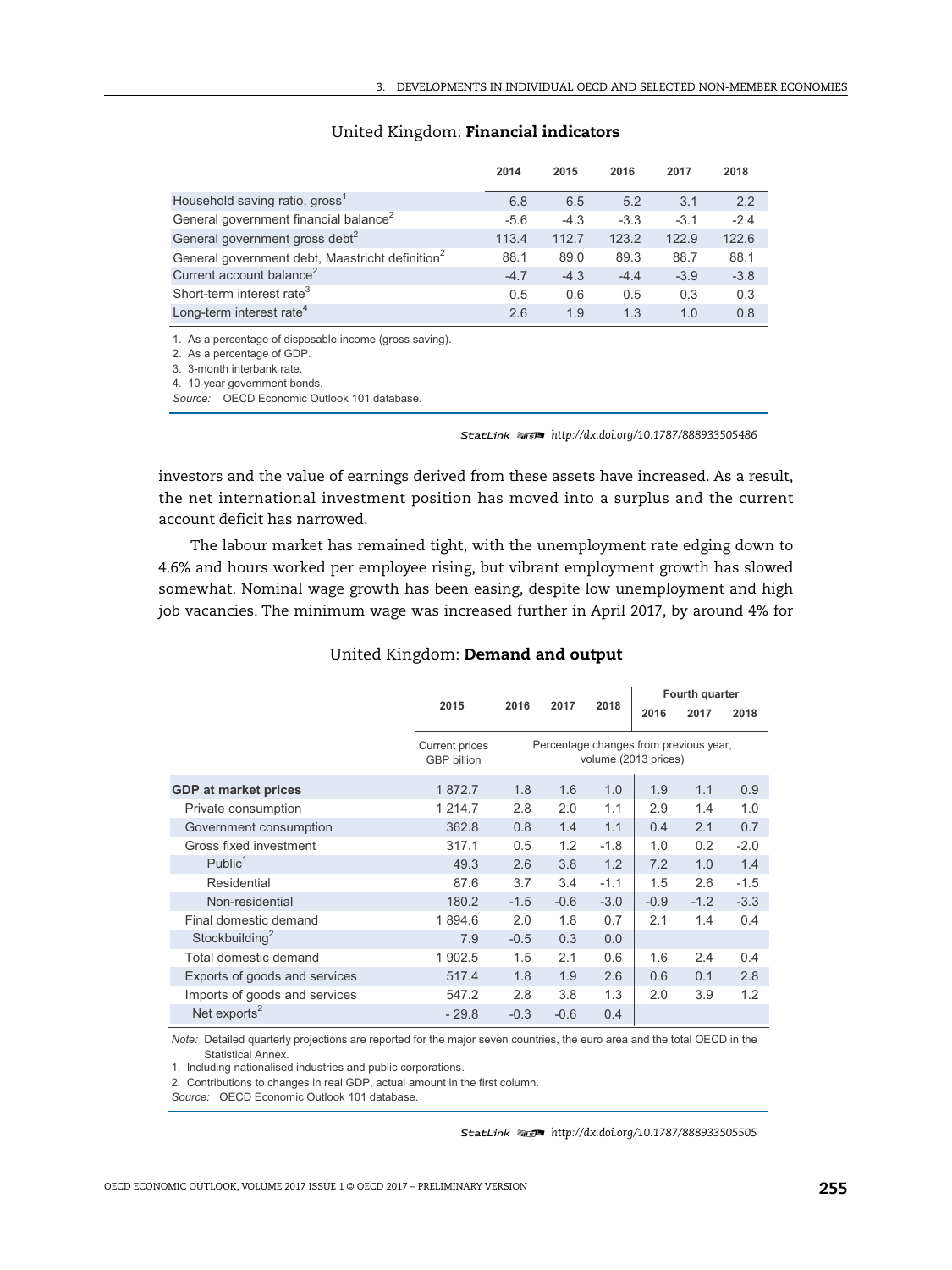|                                   | 2014               | 2015     | 2016               | 2017   | 2018   |  |  |
|-----------------------------------|--------------------|----------|--------------------|--------|--------|--|--|
|                                   |                    |          | <b>USD billion</b> |        |        |  |  |
| Goods and services exports        | 842.7              | 790.6    | 739.9              | 762    | 814    |  |  |
| Goods and services imports        | 902.4              | 836.1    | 790.3              | 829    | 885    |  |  |
| Foreign balance                   | $-59.6$            | $-45.5$  | $-50.3$            | $-67$  | $-71$  |  |  |
| Invisibles, net                   | $-80.0$            | $-76.9$  | $-65.3$            | $-33$  | $-31$  |  |  |
| Current account balance           | $-139.7$           | $-122.4$ | $-115.7$           | $-100$ | $-103$ |  |  |
|                                   | Percentage changes |          |                    |        |        |  |  |
| Goods and services export volumes | 1.5                | 6.1      | 1.8                | 1.9    | 2.6    |  |  |
| Goods and services import volumes | 2.5                | 5.5      | 2.8                | 3.8    | 1.3    |  |  |
| Export performance <sup>1</sup>   | $-3.4$             | 0.2      | $-1.8$             | $-3.1$ | $-1.5$ |  |  |
| Terms of trade                    | 1.5                | 0.7      | 0.0                | $-0.1$ | $-1.2$ |  |  |

#### United Kingdom: **External indicators**

1. Ratio between export volume and export market of total goods and services.

*Source:* OECD Economic Outlook 101 database.

1 2 *http://dx.doi.org/10.1787/888933505524*

workers above the age of 25. The pace of further increases should continue to be adjusted depending on labour market conditions and productivity developments to avoid pricing low-skilled workers out of employment.

#### *The macroeconomic policy stance needs to remain expansionary*

The budget deficit fell to 2.5% of GDP at end-2016 and fiscal policy is broadly neutral in 2017. Consolidation is planned from 2018, and the mandate to reduce the structural deficit to 2% of GDP by 2021 should be reached earlier than planned. Moreover, reduced debtservice costs due to very low interest rates, the transfer of interest payments collected by the Bank of England under its quantitative easing programme and the longest maturity of public debt in the OECD (above 15 years) create substantial fiscal space. Fiscal policy should therefore be used to offset growth headwinds created by uncertainties surrounding the future withdrawal of the United Kingdom from the European Union.

The Bank of England has continued its welcome support of the economy by maintaining a large monetary stimulus. Inflation has recently risen above the 2% target, but this reflects temporary factors, and monetary support will continue to be needed as the economy is projected to slow as Brexit uncertainties take hold. Consumer lending has been vibrant, prompting regulatory authorities to review the quality of lending standards for consumer loans and the rules underpinning them. Should consumer lending growth remain high, the authorities could consider taking further targeted regulatory steps, such as phasing out consumer loans from the Term Funding Scheme, similar to the exclusion of household loans from the Funding for Lending Scheme in 2014.

The UK economy has been increasingly exposed to international trade and competition. This raises productivity and incomes, but also has downsides as sectors adjust and workers are displaced. Dealing with these downsides requires stronger policies to ease adjustment. Higher investment in transport infrastructure, in particular in less productive regions, would improve connectivity and the diffusion of knowledge. Higher housing supply would improve the matching of skills to jobs in the labour market and ease the reallocation of resources towards sectors with stronger comparative advantage.